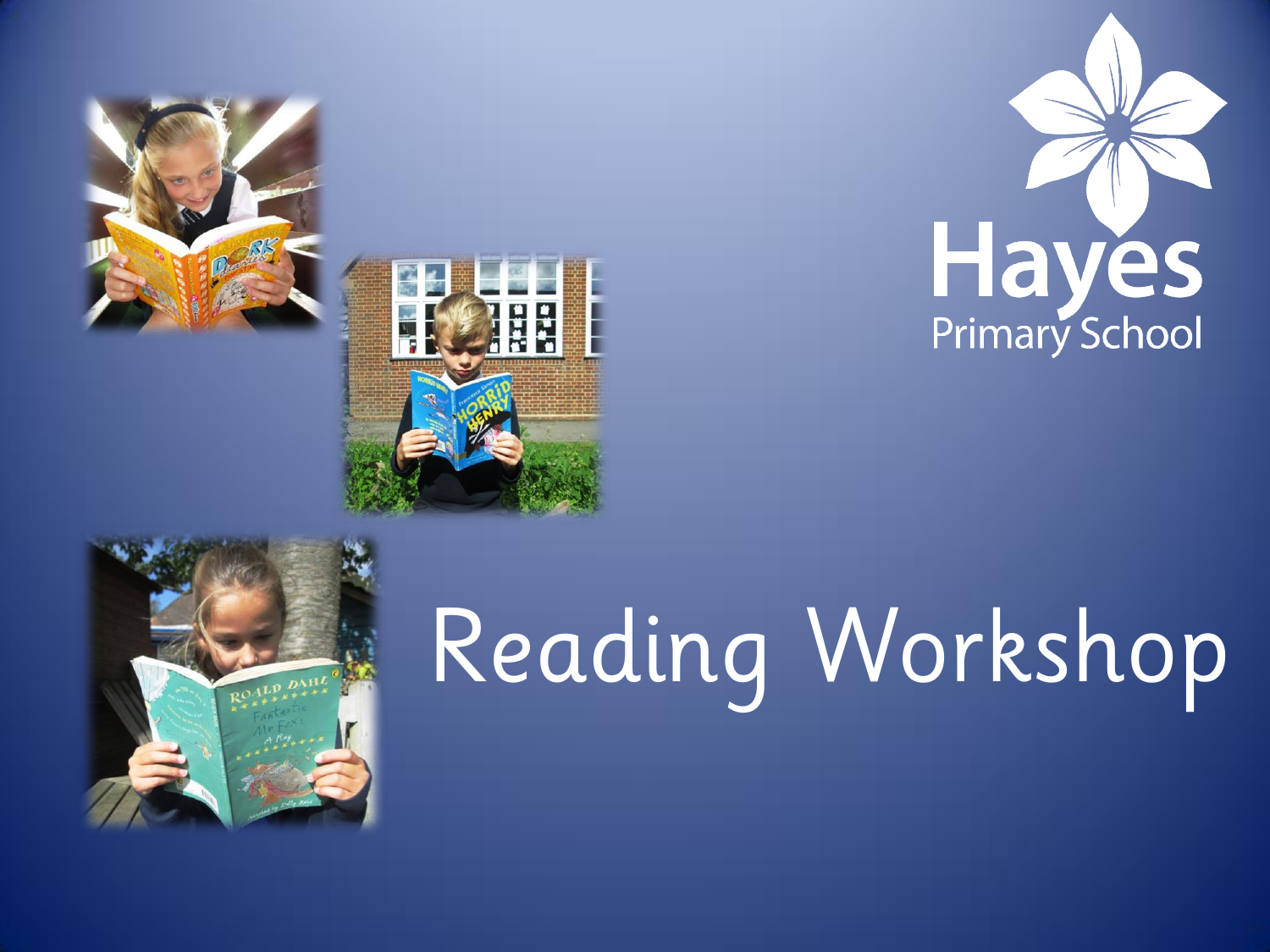#### Aims

- Importance of reading
- Reading strategies beyond decoding
- Reading for pleasure
	- What to read
	- How to promote this at home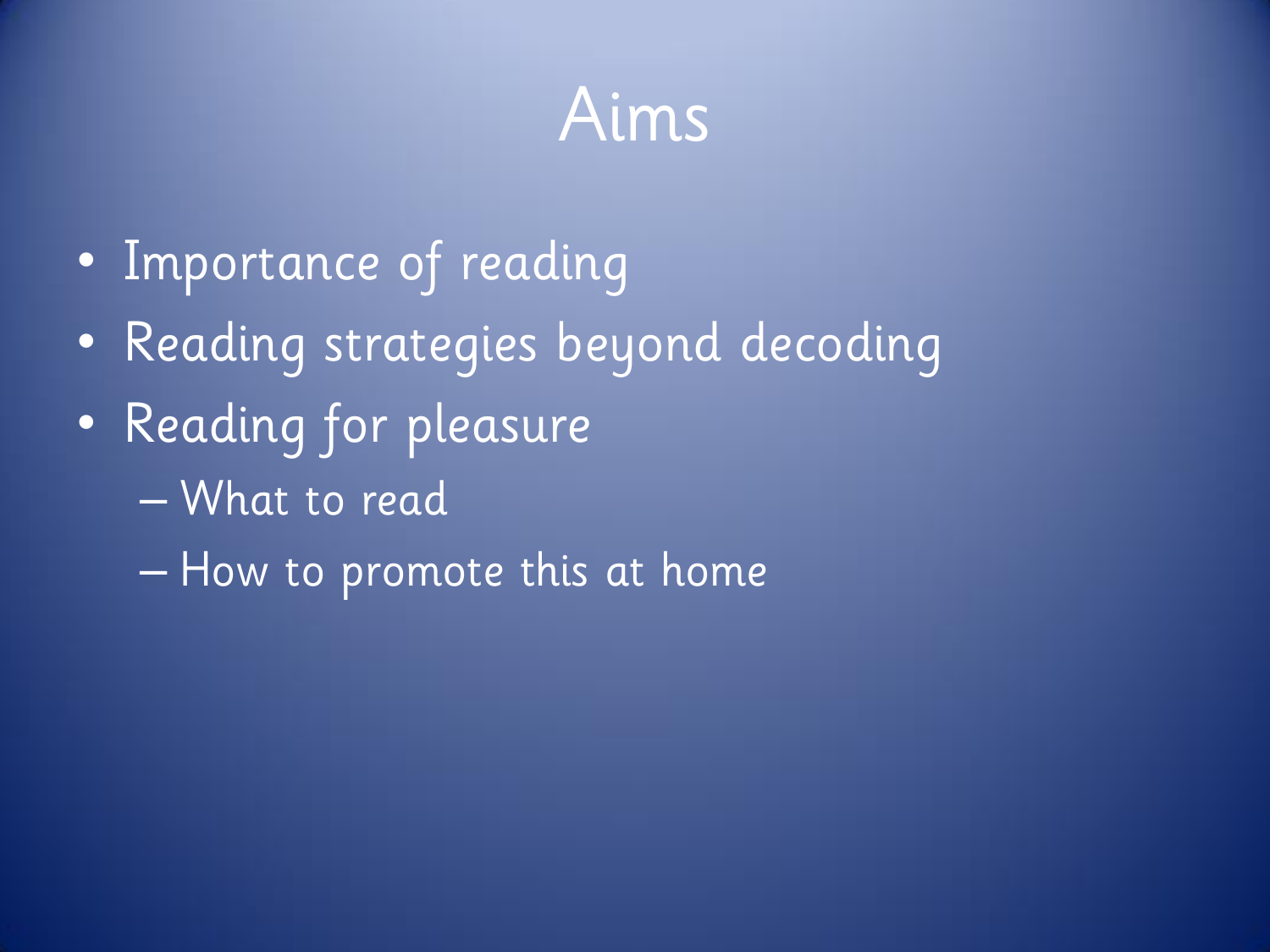# Why is reading important?

- Reading underpins a child's access to much of the curriculum.
- Studies have shown that children who read regularly and for pleasure outperform others in all areas of the curriculum.
- Reading helps children to understand the world around them – supports them in becoming reflective, empathetic and emotionally intelligent.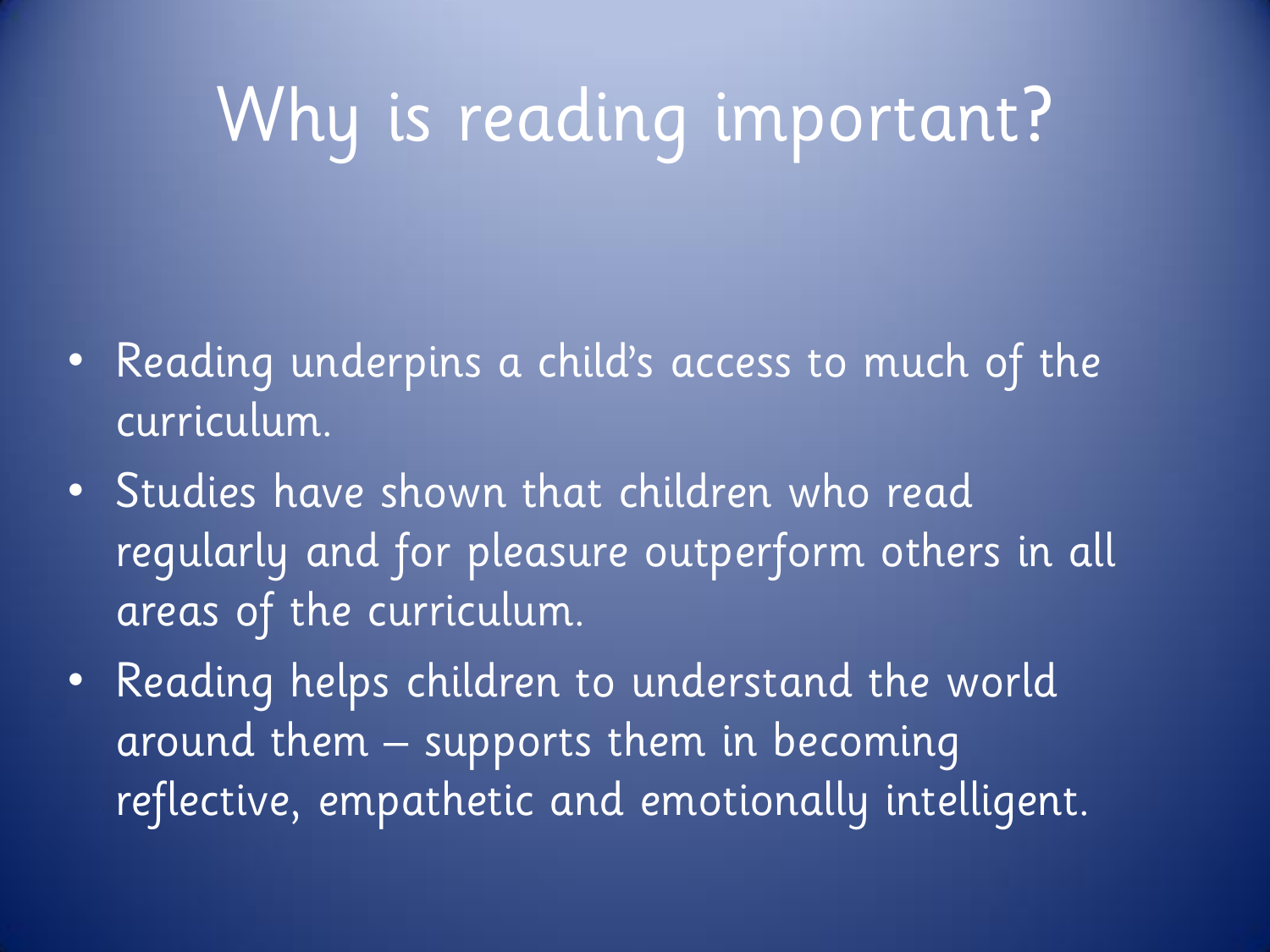## Why is reading important?

"Books immerse children in worlds beyond their own (Sainsbury and Schagen, 2004) and it is through this immersion that children have the opportunity to contemplate and experience other realities. **Reading is an act that allows us to explore our humanity by encouraging us to identify and empathise with characters and plot lines that exist outside of our own frame of reference.** In doing so, we consider our own perspective on what it means to be human as well as explore pertinent societal issues." CLPE, 2015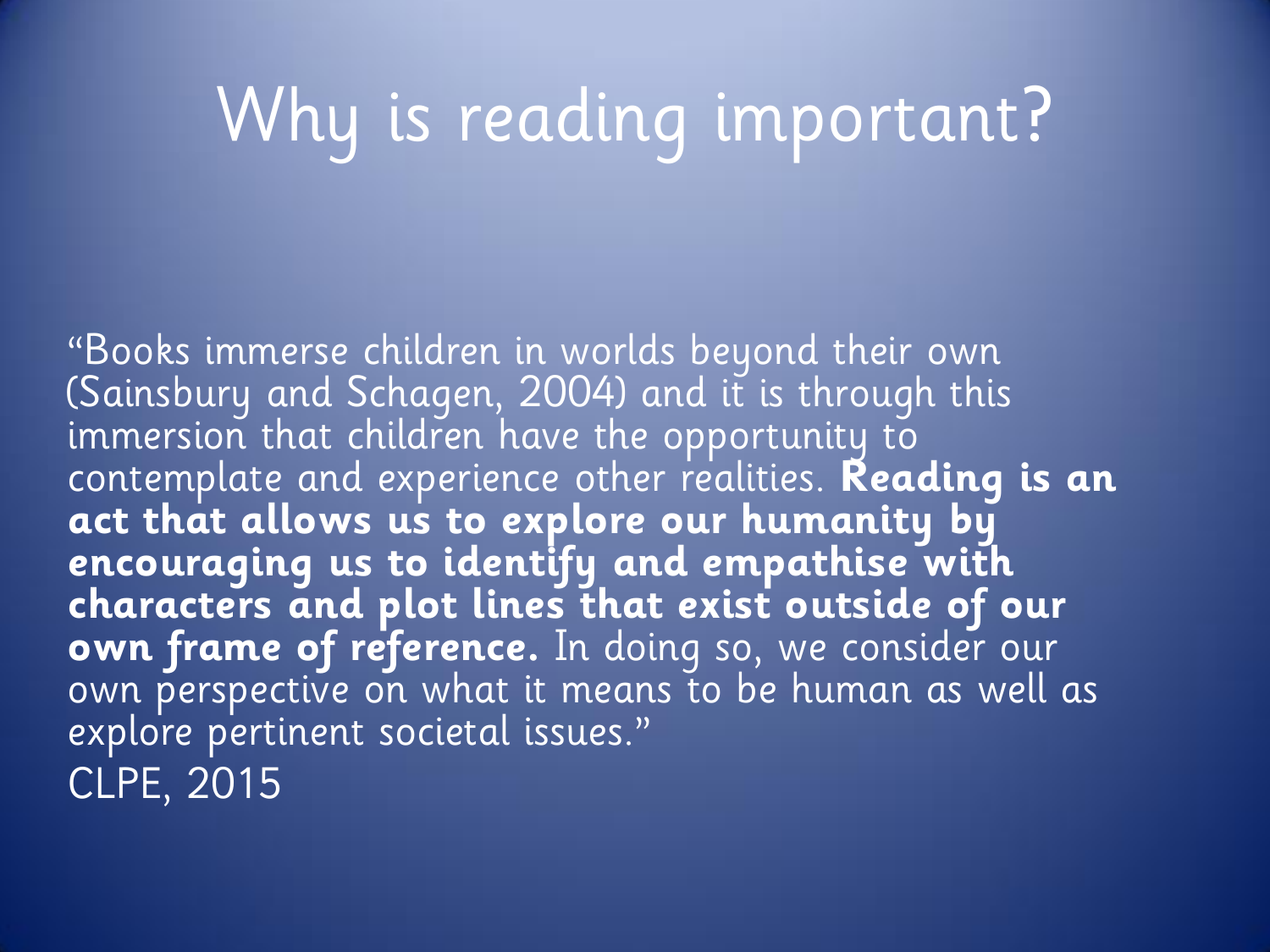# What is reading?

- Word Reading
	- Using phonics knowledge to decode until automatic decoding is embedded and reading is fluent.
	- Recognising common exception words
- Comprehension
	- Reading for meaning
	- Correcting inaccurate reading
	- Discussing texts
	- Inferring ideas from texts characters' thoughts, feelings, actions
	- Being able to retell stories
	- Making predictions
	- Linking what they have read to other texts and to their own experiences
	- Asking and answering questions to improve understanding
- To be a fluent reader both of these skills need to be developed.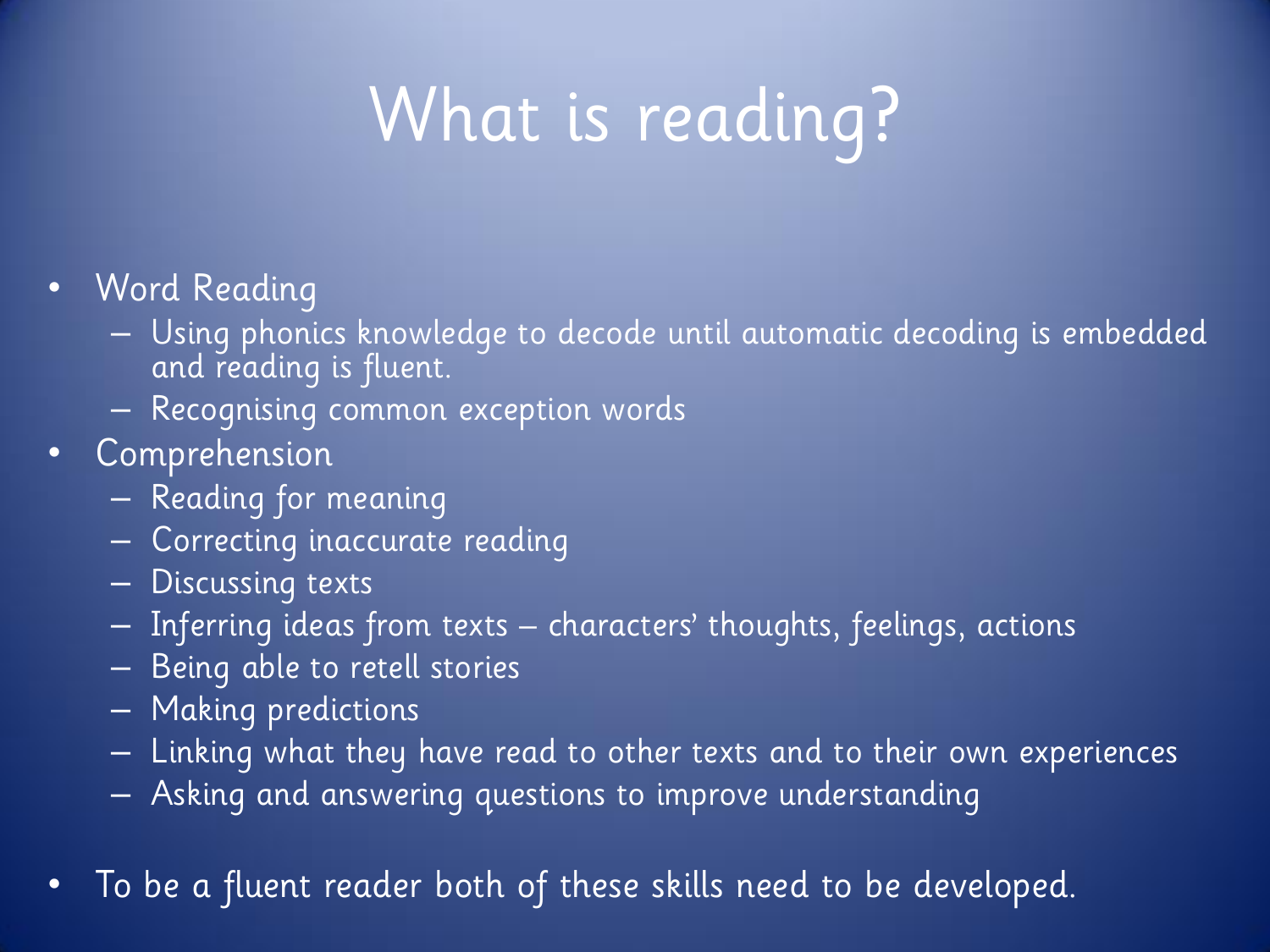#### • Using pictures / images – Find clues about characters and plots – Help to decode an unknown word



Where The Wild Things Are – Maurice Sendak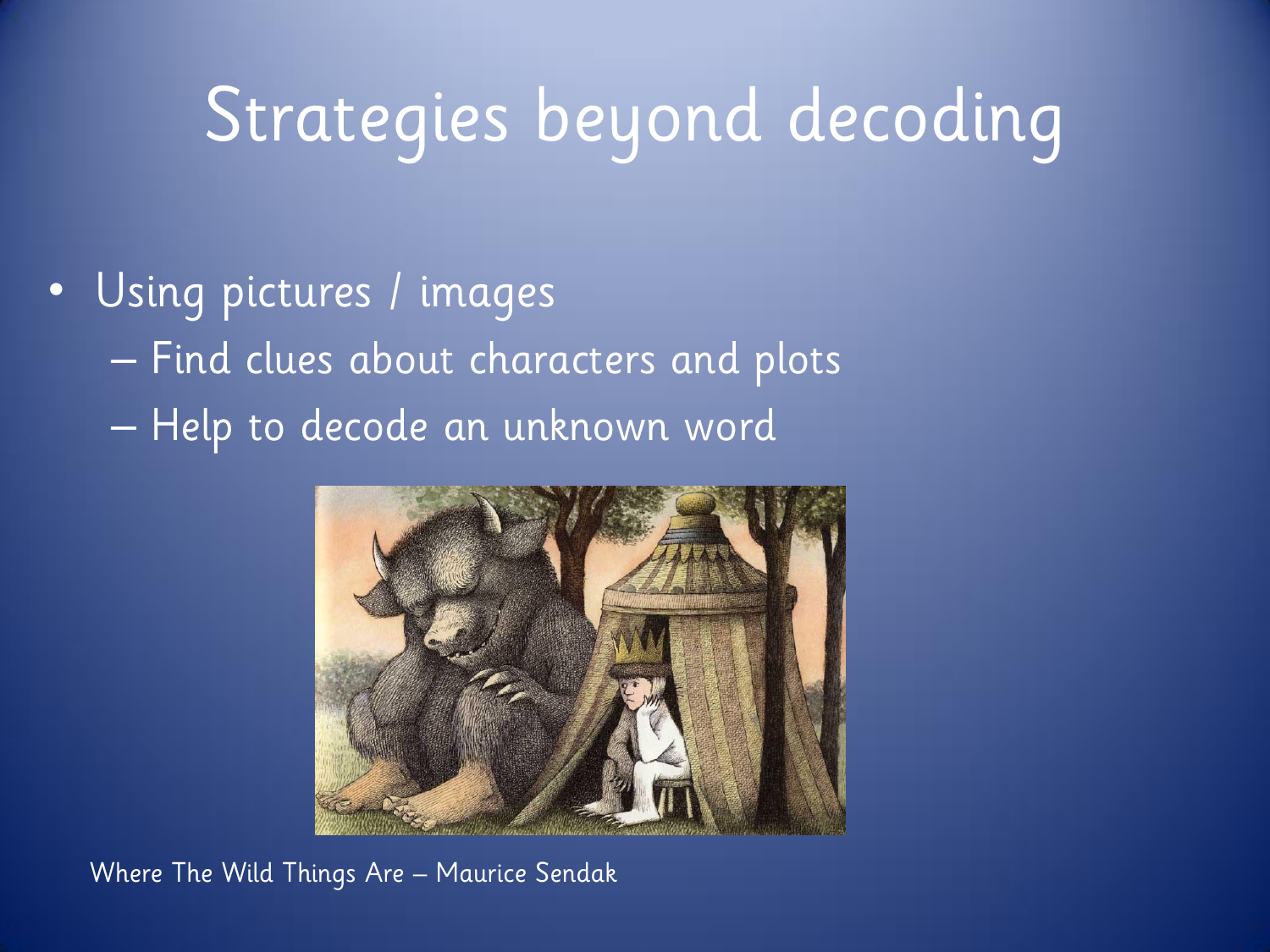- Looking for chunks of a word
	- Breaking up longer, unfamiliar words into smaller chunks to decode.
	- Looking for known chunks of words within a new word.

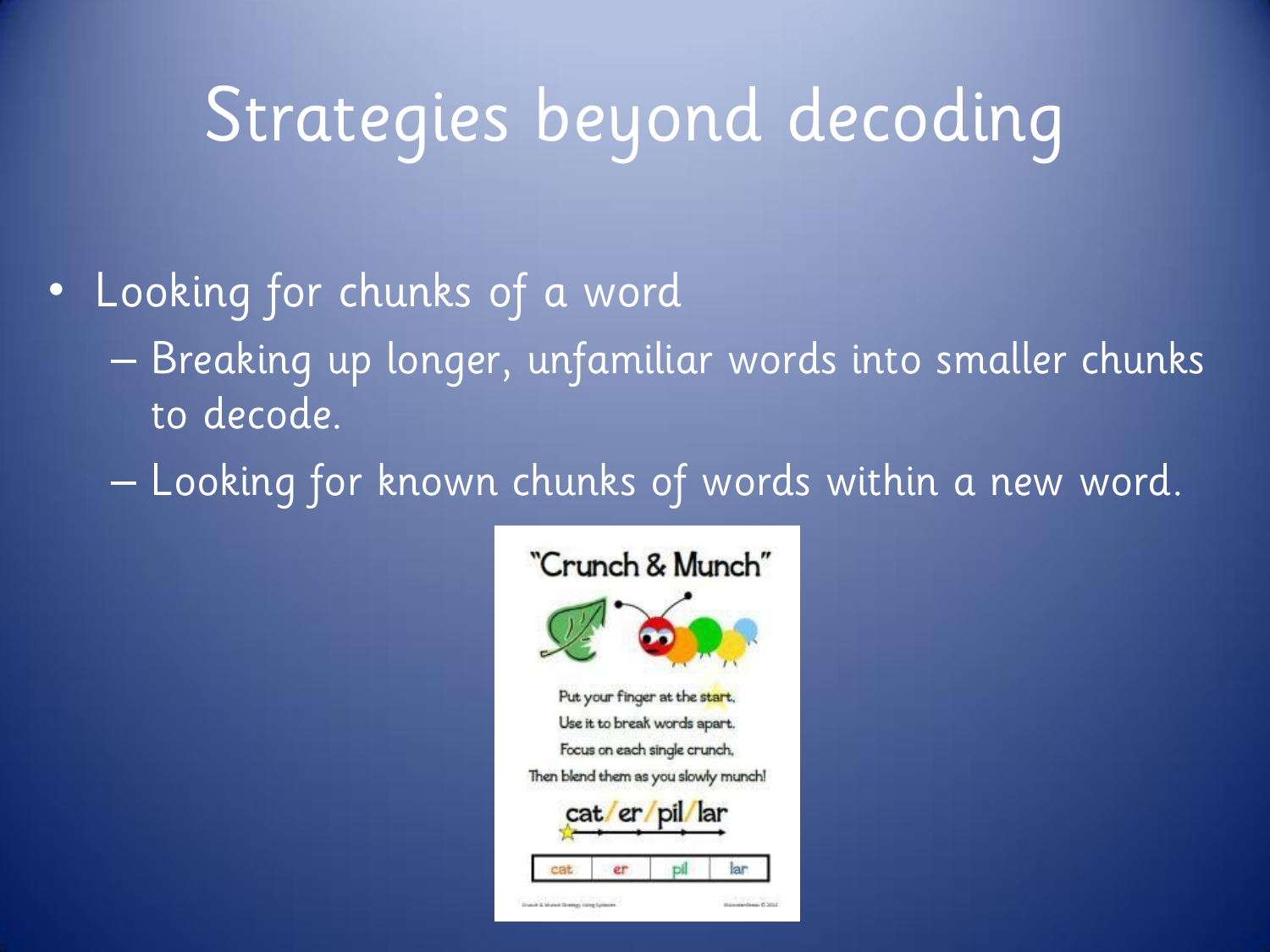• Skipping words

– Read the rest of the sentence and then come back to the word.

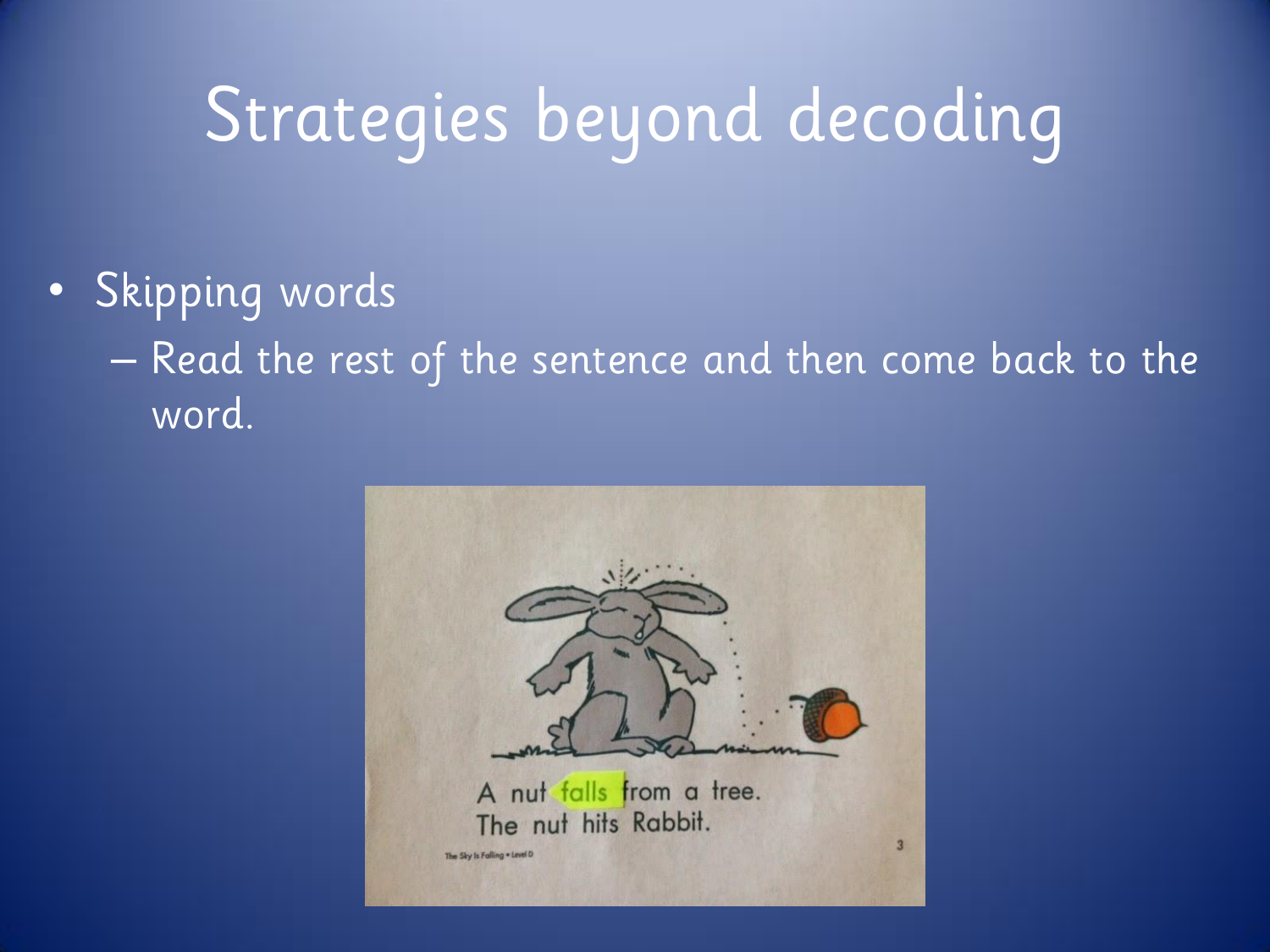• Re-reading sentences / paragraphs / texts for understanding and fluency.

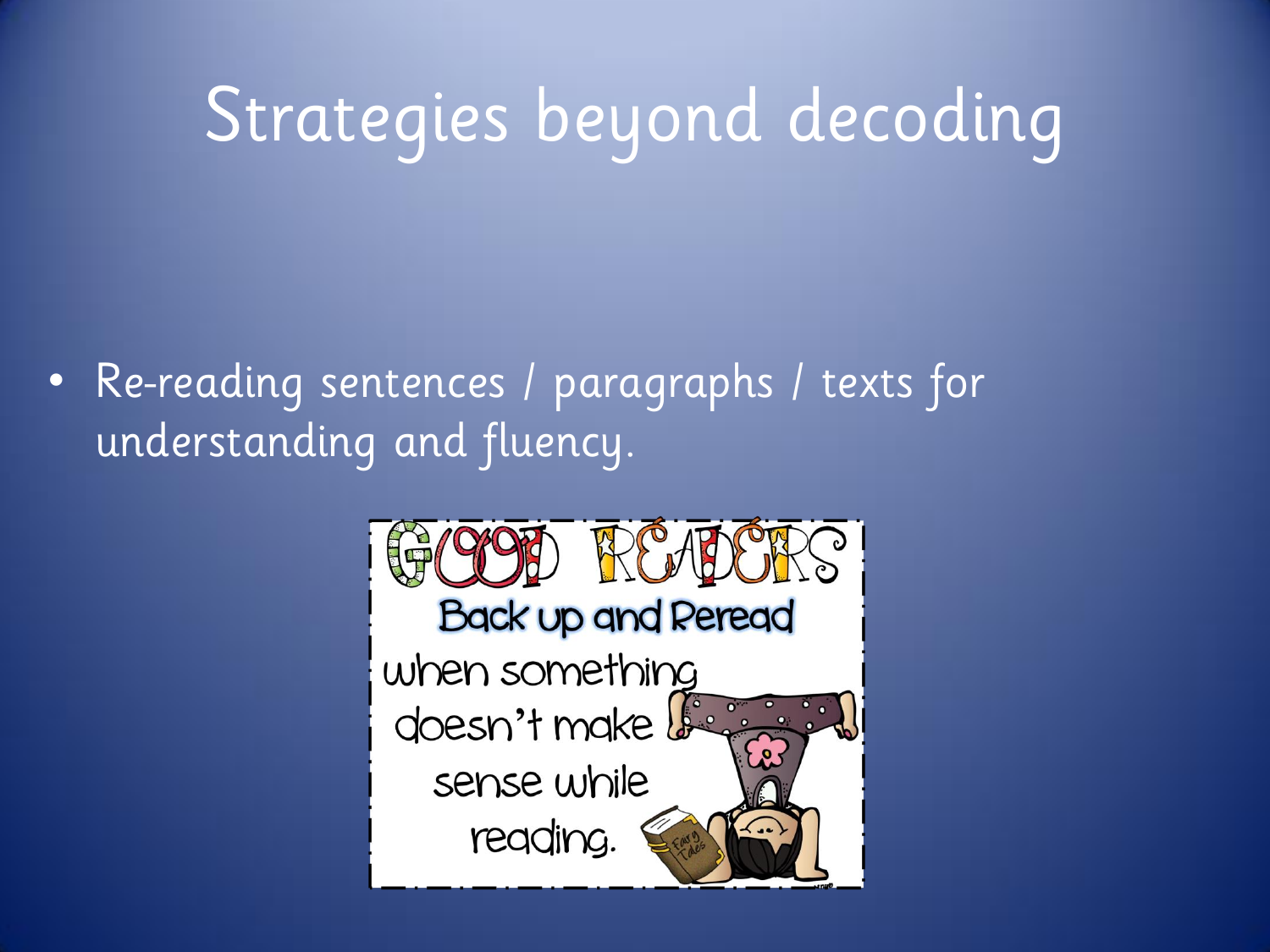# Reading for Pleasure

- We want children to develop a love of reading and become lifelong readers.
- Give children independent access to reading material.
- Introduce children to a wide range of authors and genres choice.
- Books and reading need to be valued at home.
- Never stop reading aloud!
	- Listen to books beyond those than can read independently.
	- Make reading together a special time.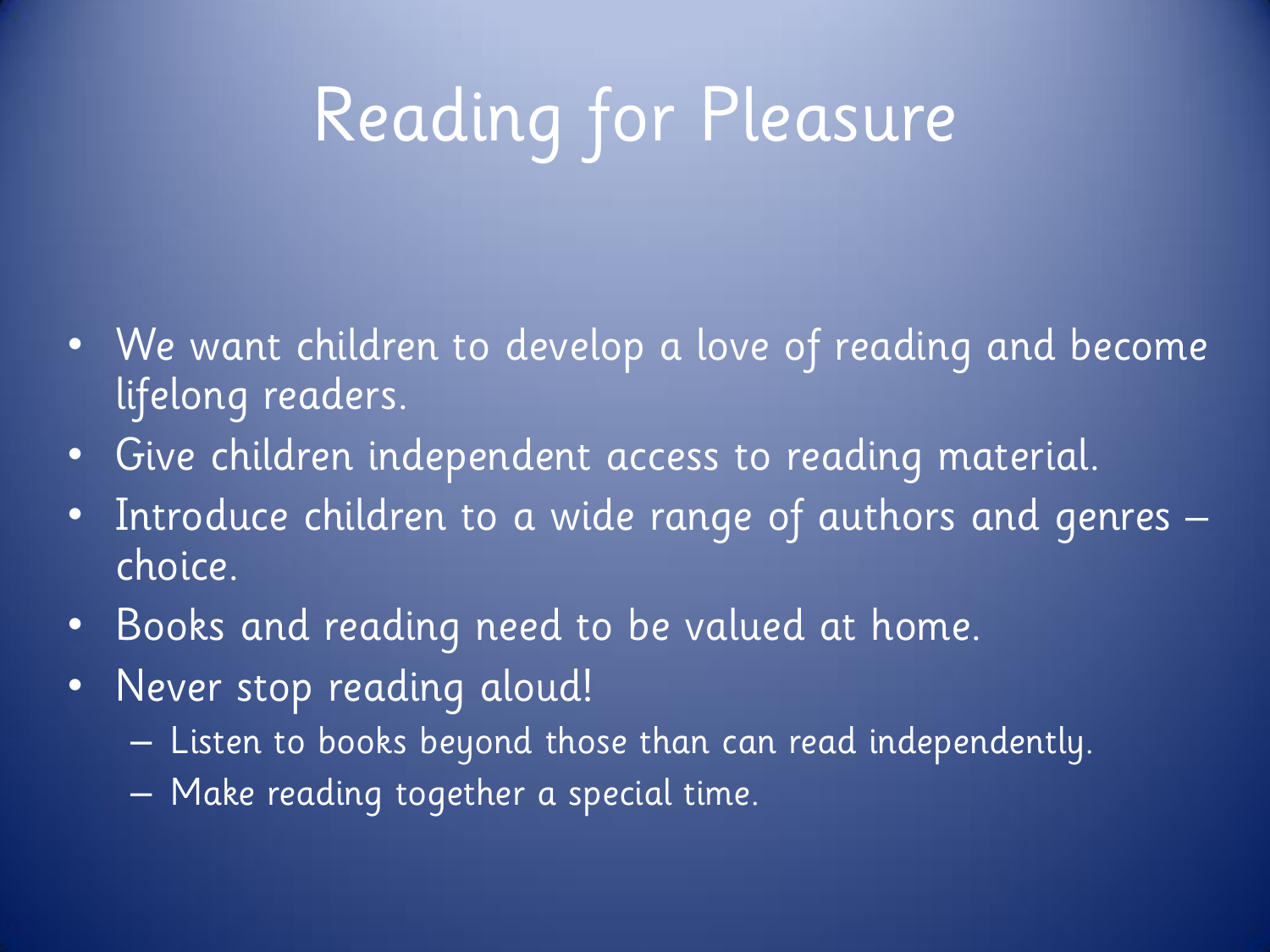#### What to read?

- Anything and everything!
	- Newspapers, websites, signs, leaflets, comics, magazines
	- eBooks
	- Poetry
	- Fiction and non-fiction
- If your child is reluctant to read, look for books linked to their other interests.
- Look for series' of books to engage reluctant readers.
- For inspiration…
	- Recommended reads in school newsletter
	- CLPE's core books online: https://www.clpe.org.uk/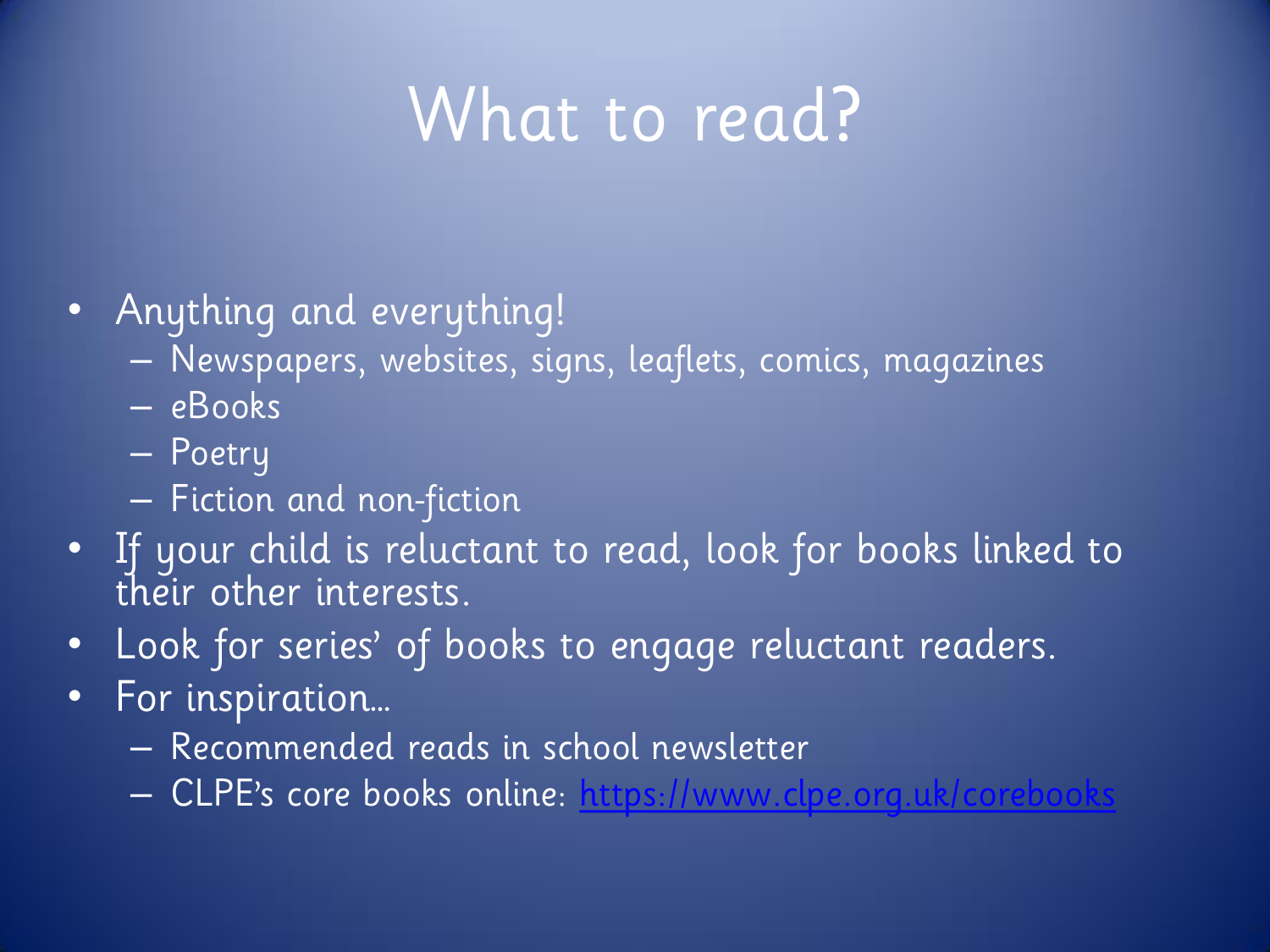### How to support your child

- Read together everyday
- Visit libraries and bookshops
- Don't stop reading to them!
- Make books special give them as presents
- Make sure children have access to a variety of reading material
- Talk about books
	- Ask questions before, during and after reading
- Be proud of your child's successes in reading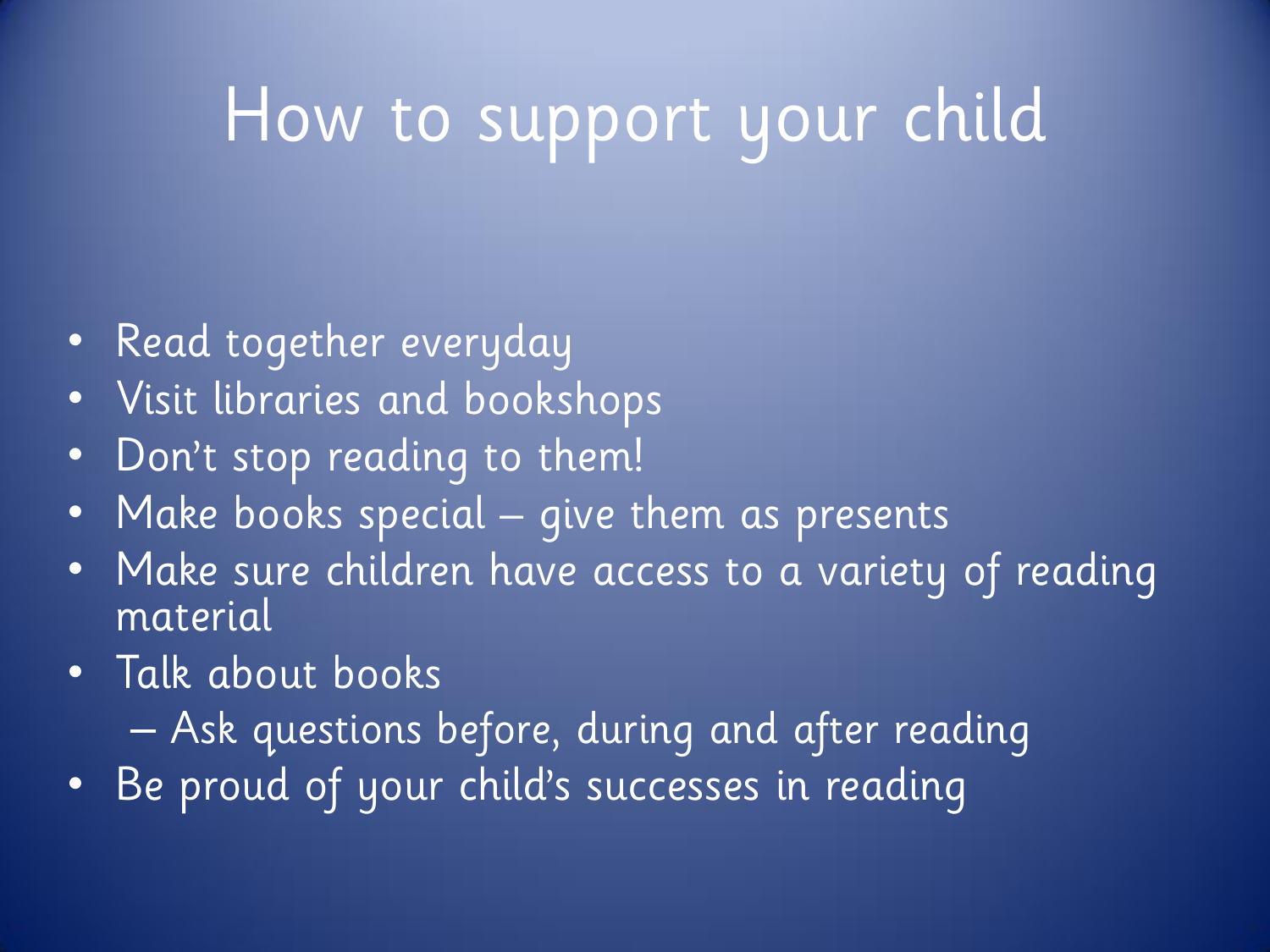#### Whole School Projects

- Class book corner competitions
- Daily reading aloud in class
- Investing in new reading material for all year groups
- Teach English through the Power of Reading
- Celebrate World Book Day with a themed book week 29<sup>th</sup> February — 4<sup>th</sup> March
- Book Swap Wednesday 2nd December 2015